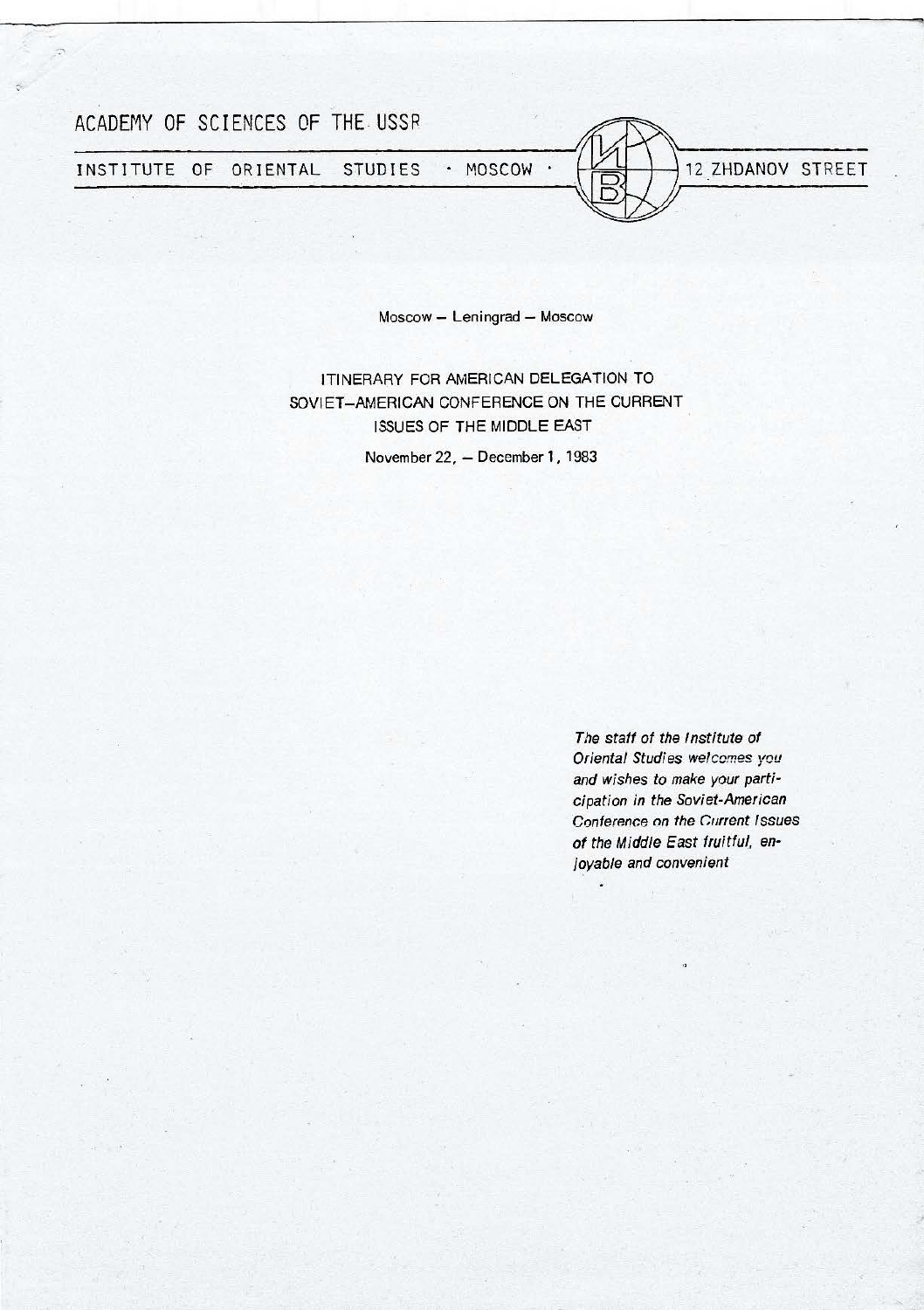# *Tuesday, November 22*

6:05 p.m.

 $\hat{\mathbf{r}}_i$ 

Arrive SCHEREMETIEVO-2 International Airport, Moscow Luftganza Airlines Flight # 342

Transfer to: Hotel Russia

Dinner, discussion of agenda

# 9:00 p.m.

## *Wednesday, Nouember* 23.

|            | 8:30a.m. | $-$            | $9:30$ a.m.   |  |
|------------|----------|----------------|---------------|--|
| 9:30a.m.   |          |                | $-12:30 p.m.$ |  |
| 12:30 p.m. |          |                | $-1:30 p.m.$  |  |
| 2:00 p.m.  |          | $\blacksquare$ | 5:15 p.m.     |  |

7 p.m.

# *Thursday. Noveniber 24*

| $8:30$ a.m. |  | $-9:30$ a.m.               |  |
|-------------|--|----------------------------|--|
| 10:00 a.m.  |  | $-12:00$ noon              |  |
|             |  | $12:00$ noon $-12:30$ p.m. |  |
| 12:30 p.m.  |  | $-1:30 p.m.$               |  |
| 1:30 p.m.   |  | $-3:00 p.m.$               |  |
| 3:00 p.m.   |  | $-6:00 p.m.$               |  |
| 7:00 p.m.   |  |                            |  |

| Friday, November 25 |  |
|---------------------|--|
|                     |  |

| 8:30a.m.   |           | $-9:30$ a.m.        |  |
|------------|-----------|---------------------|--|
| 10:00 a.m. |           | $-12:00 \cdot$ noon |  |
| 12:00 noon |           | $-12:30 p.m.$       |  |
| 12:30 p.m. |           | $-1:30 p.m.$        |  |
| 1:30 p.m.  |           | $-3:00 p.m.$        |  |
| 3:00 p.m.  |           | $-6:00 p.m.$        |  |
|            | 6:30 p.m. | $-7:30 p.m.$        |  |
| Evening    |           |                     |  |

Break fast **At** leisure Luncheon -)Opening Session. Soviet-American Conference on the Current Issues of the Middle East

Reception hosted by the Institute of Oriental Studies USSR Academy of Science

Breakfast

-, Morning session Coffee break -> Session continued

Luncheon  $\rightarrow$  Afternoon Session

Cultural activity: *Circus* Visit to the Kremlin Palace of Congresses

Breakfast Morning session Coffee break Session continued Luncheon Afternoon Session Dinner At leisure: زیا**ر**•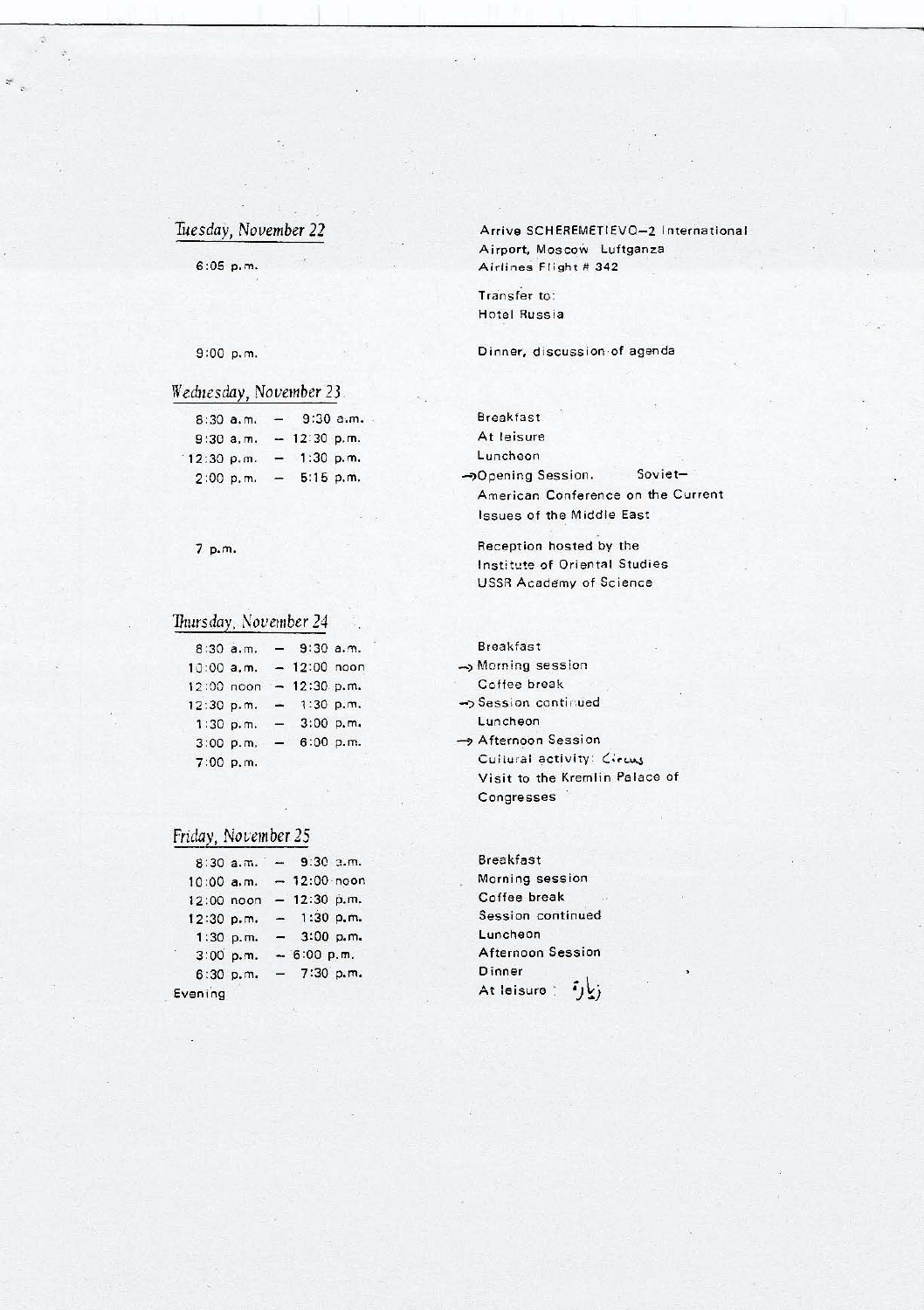## *Saturday, November* 26

|              | 8:30a.m. |                              | $-9:30$ a.m.  |           |  |
|--------------|----------|------------------------------|---------------|-----------|--|
| 10:00 a.m.   |          |                              | $-11:40$ a.m. |           |  |
| $11:40$ a.m. |          |                              | $-12:10$ a.m. |           |  |
| $12:10$ a.m. |          |                              | $-2:30 p.m.$  |           |  |
| 4:30 p.m.    |          | $\qquad \qquad \blacksquare$ |               | 6:00 p.m. |  |
|              |          |                              |               |           |  |

7:00 p.m.

#### *Sw1day, November* 27

 $9:00$  a.m.  $-10:00$  a.m. 10:00 a.m.

## 12 :00 noon 12 :00 noon 2:00 p,m. 2:00 p.m. 3:00 p.m. 5:00 p.m. 6:00 p.m. 7:00 p.m.

#### *Monday, November* 28

| $8:30$ a.m. |               | $9:30$ a.m. |           |
|-------------|---------------|-------------|-----------|
| 10:00 a.m.  |               | 1:00 p.m.   |           |
| 1:00 p.m.   | $\sim$        | 3:00 p.m.   |           |
| 3:00 p.m.   | $\frac{1}{2}$ |             | 4:30 p.m. |
|             |               |             |           |

#### 11:55 p.m. ·

## *Tuesday, November* 29

| $8:30$ a.m.  |  |               |  |
|--------------|--|---------------|--|
| $10:00$ a.m. |  | $-11:00$ a.m. |  |
|              |  |               |  |

11:00 a.m. - 11:30 a.m.

Breakfast Morning session Coffee Break Concluding session of the Conference Cultural activity: Visit to the Tretyakov Art Gallery Visit to the Moscow State circus Dinner

Breakfast Depart Hotel Russia by bus for visit to Zagorsk Arrival to Zagorsk Visit to Troitse-Sergieva Lavra Depart Zagorsk Lun cheon in Skazka restaurant **Arrive Hotsl Russia**  Visit to the theatre 45 Embassy Dinner

### **Breakfast** Meeting with officials in the USSR Ministry of Foreign affairs Luncheon Meeting in the Institute of U.S.A. and **Canada** Studies Depart Leningradskii Station for Leningrad by train

Arrive Leningrad Transfer to Hotel Breakfast Discussion with Head of the Leningrad Branch of the Institute of Oriental Studies Prof. Yu.A. Petrosyan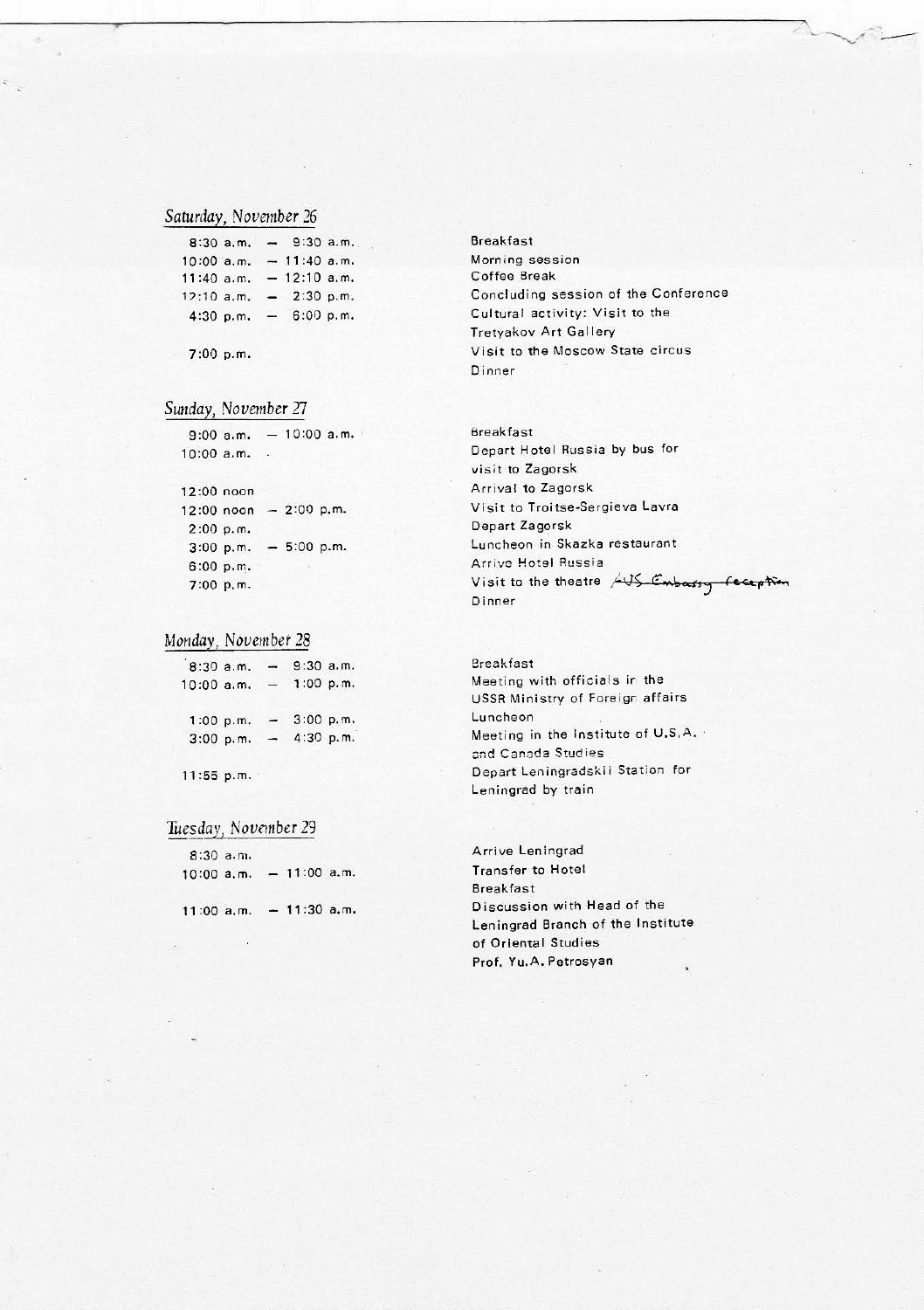| $11:30$ a.m. |                          | 1:30 p.m.   |
|--------------|--------------------------|-------------|
| $1:30$ p.m.  |                          | $3:00$ p.m. |
| 3:00 p.m.    | $\overline{\phantom{0}}$ | 5:30 p.m.   |
| 5:30 p.m.    |                          | 6:30 p.m.   |
| 7:00 p.m.    |                          |             |

Leningrad Sity tour Luncheon Visit to Hermitage Museum Dinner Visit to Kirov Opera and Ballet theatre

# *Wednesday, November* 30

| $9:00$ a.m. |                          |                                                      |
|-------------|--------------------------|------------------------------------------------------|
| 10:00 a.m.  | $\overline{\phantom{a}}$ |                                                      |
| 2:00 p.m.   | $\overline{\phantom{0}}$ |                                                      |
| 3:30 p.m.   | -                        |                                                      |
|             |                          | $-10:00$ a.m.<br>2:00 p.m.<br>3:00 p.m.<br>5:00 p.m. |

11 :55 p.m.

# *Thursday, December 1*

|             | $8:30$ a.m. |               |  |
|-------------|-------------|---------------|--|
| $9:30$ a.m. |             | $-10:30$ a.m. |  |
|             | 9:30a.m.    | $-10:30$ a.m. |  |
| 11:00 a.m.  |             | $-2:00 p.m.$  |  |
|             | 3:00 p.m.   | 4:00 p.m.     |  |
| 4:30 p.m.   |             |               |  |
|             |             |               |  |

7:15 p.m.

Breakfast Excursion to Pushkino Luncheon Visit to the Russian Museum Art Gallery Depart for Moscow by train

Arrival Moscow Transfer to Hotel Russia Breakfast Meetings to be arranged according to participants' requirements Luncheon Depart hotel by bus for Scheremetievo-2 International Airport, Depart on Luftganza Airlines Flight # 341

Note: All espences on Yours Stay wifl be paid by the Institute of Oriental Studies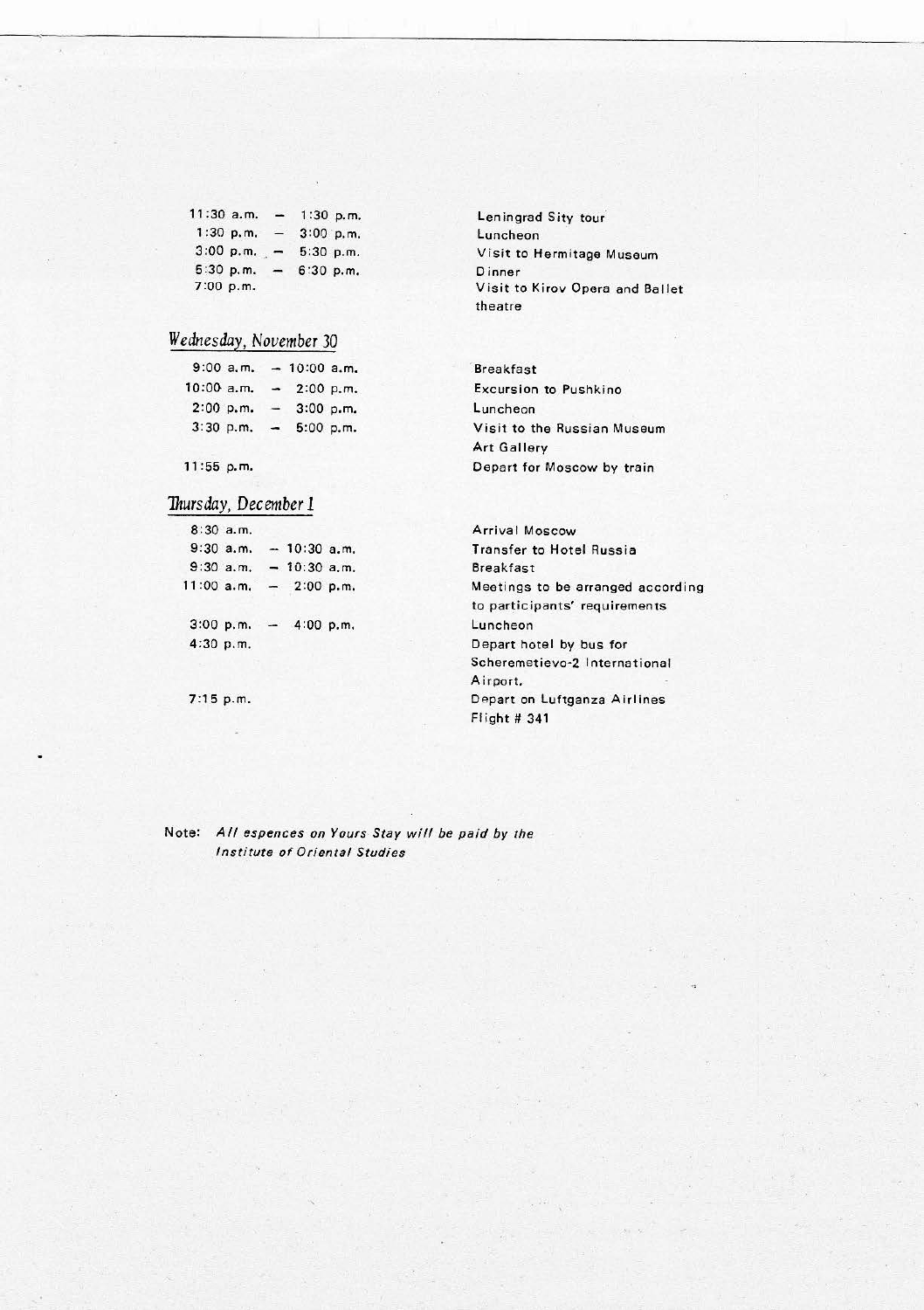# SOVIET-AMERICAN CONFERENCE ON CURRENT ISSUES OF THE MIDDLE EAST

#### Moscow

November 22 - 25, 1983

## Wednesday, November 23, 1983 ARAB-ISRAELI CONFLICT DEVELOPMENTS IN THE SYSTEM OF SOVIET-AMERICAN RELATIONS

in the present-day context

American Debate Over the

Middle East

D iscussion

1 sraeli Alliance

2:00 p.m. Opening Session. Introduction by Academician E.M. Primakov

Academician E.M. Primakov 1 Problems of the Middle East Settlement

Prof. D. Pipes

Dr. S.M. Rogov 2

Prof. N. Safran

 $3:35 - 5:15$ 

## Thursday, November 24, 1983.

| $10:00$ a.m.        | Moming session | The Superpowers and the Arab-Israeli |
|---------------------|----------------|--------------------------------------|
| Prof. J.C. Hurewitz |                | Dispute, 1947 - 1973:                |
|                     |                |                                      |

Prof. E.D. Pyrlin 3

Prof. H.F. Eilts

Dr. A.K. Kislov Y

the Politics of Mutual Denial

Some Particularities of the American-

Dimensions of the Middle East Problem

The Middle-East Settlement in the Context of the Soviet-American Relations

The Arab-Israeli Conflict and the Superpowers Since 1973

Soviet and American Approaches to the Overall Settlement in the Middle East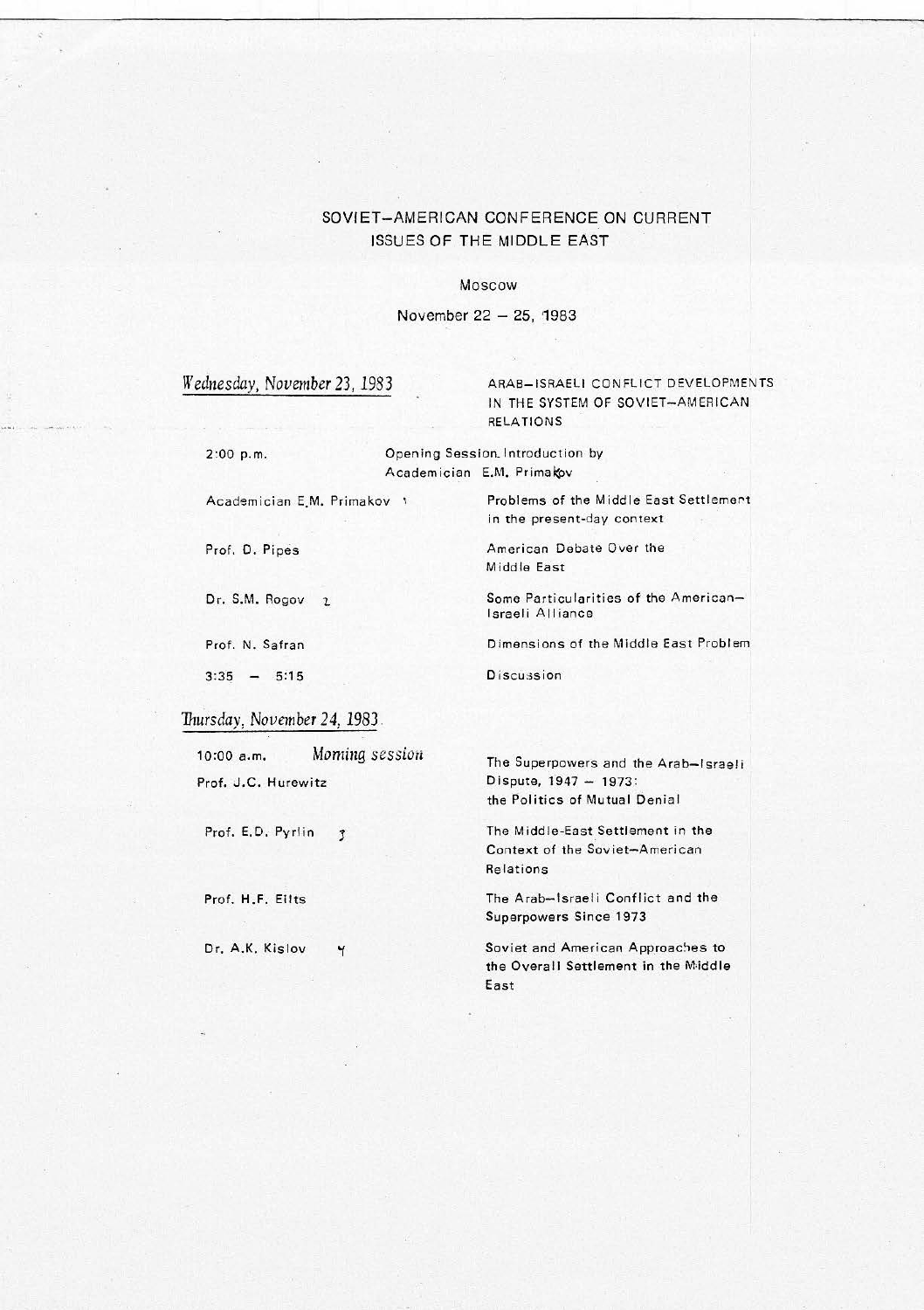11:20 a.m.  $- 12:00$  noon 12:00 noon - 12:30 p.m.<br>12:30 p.m. - 1:30 p.m.<br>1:30 p.m. - 3:00 p.m. 3:00 p.m. Aftemoon Session

Prof. D.A. Rustow

 $\varsigma$ Dr. V.I. Nosenko

 $4:00$  p.m.  $- 6$  p.m.

Friday, November 25, 1983.

10:00 a.m. Moming session

 $\pmb{\iota}$ 

Prof. I.P. Belyaev

Dr. O.V. Kovtunovich  $\overline{\mathbf{r}}$ 

Prof. M.K. Hudson

Prof. A.M. Vasiliev g

11:20 a.m.  $- 12:00$  noon  $12:00$  noon -  $12:30$  p.m. 12:30 p.m. 1:30 p.m.  $-3$  p.m.

Discussion Coffee break Discussion Luncheon break

The Superpowers and the Regional Balance in the Middle East

PLO Strategic and tactical transformations in  $1970s - 1980s$ 

Discussion and conclusions on topic one

SOCIO-ECONOMIC AND POLITICAL PROCESSES IN THE MIDDLE AND NEAR EAST

Political Processes in the Arab States: the Capmp-David Lessons

The Problem of Arab Unity

Socio-Economic and Political Developments in the Arab States Today

The Model of Dependent Capitalist Development: Contradictions and Perspectives

**Discussion** Coffee break Discussion Luncheon break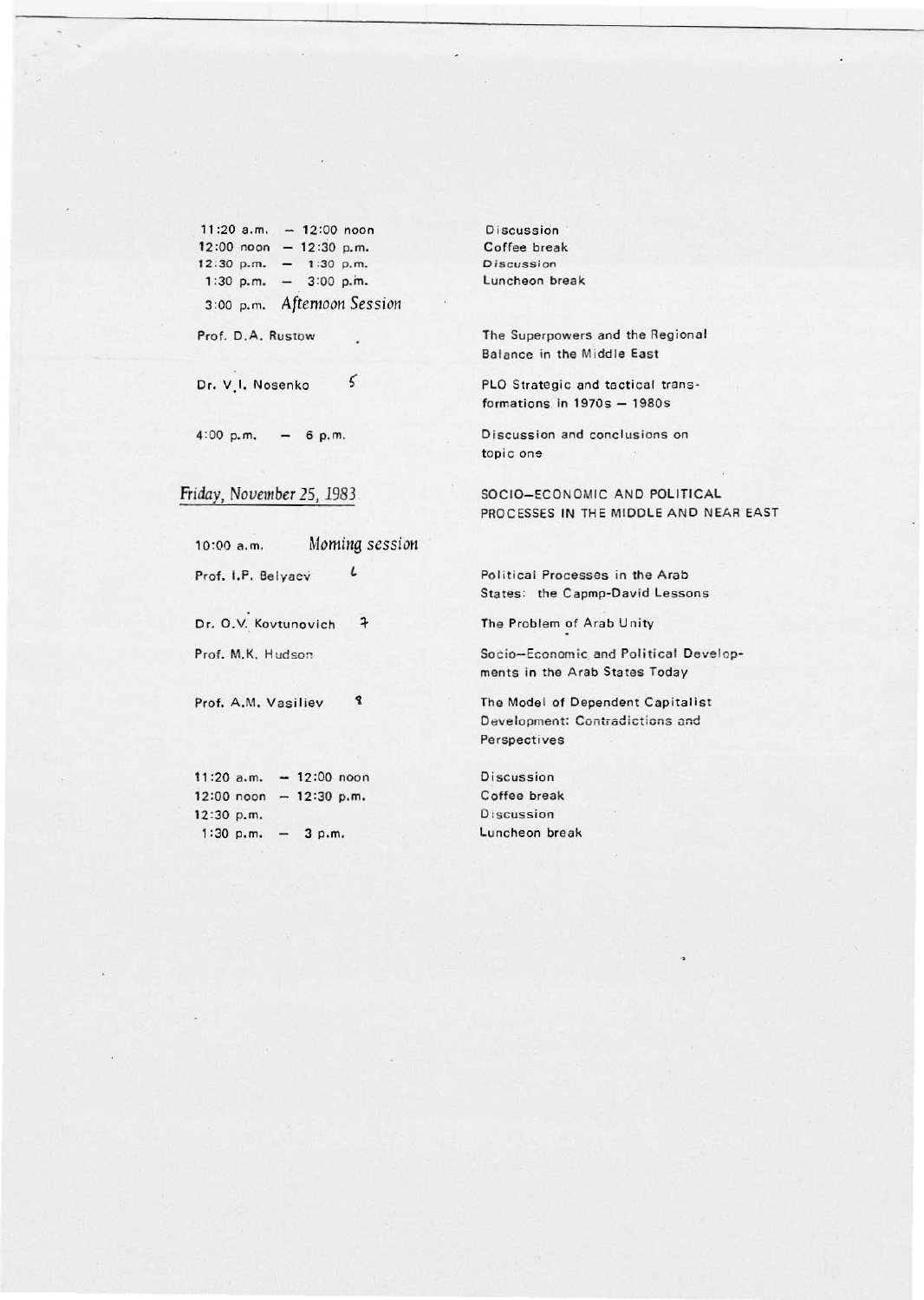3.p.m. Afternoon session Prof. B. Lewis Prof. N.A. Ivanov 1

Prof. Yu.V. Gankovsky  $10$ 

Prof. N.R. Keddie

4:20 p.m.  $- 6:00$  p.m.

Saturday, November 26, 1983

 $10:00$  a.m. Moming Session Dr. R.N. Andreasyan  $\mathbf{u}$ 

Dr. I.P. Ivanova  $12$ 

Dr. A.O. Filonik

 $\sqrt{3}$ 

 $11:00$  a.m.  $- 12:00$  noon  $12:00$  noon - 12:30 p.m. 12:30 p.m. Prof. Grose

Dr. I.D. Zvyagelskaya I4

1:10 p.m.  $-$  2:30 p.m.

**Islamic Political Movements** Some Notes on their Historical Background Social Aspects of Fundamentalism and Traditional Islam

Changes in Social Structure of Afghan Society after the April Revolution of 1978

Fundamentalism in Iran: the Phases of the Khomeni Revolution

Discussion

Oil Factor in the Middle East: Aspects of Socio-Economic Development in Oil Producing Arab States

Structural Shifts and Rates of Social Reproduction in the Arab States at the end of the 1970s.

Some Aspects of the Agrarian Evolution in the Middle East Countries

Discussion Coffee break

Political and Social Changes in Israel

The Role of the Army in Israel's Political life

Discussion. Conclusions on Topic Two and Summary Conference closed

Note: Time limit: 20 min. for reporters. 10 min. for comments in duscussions